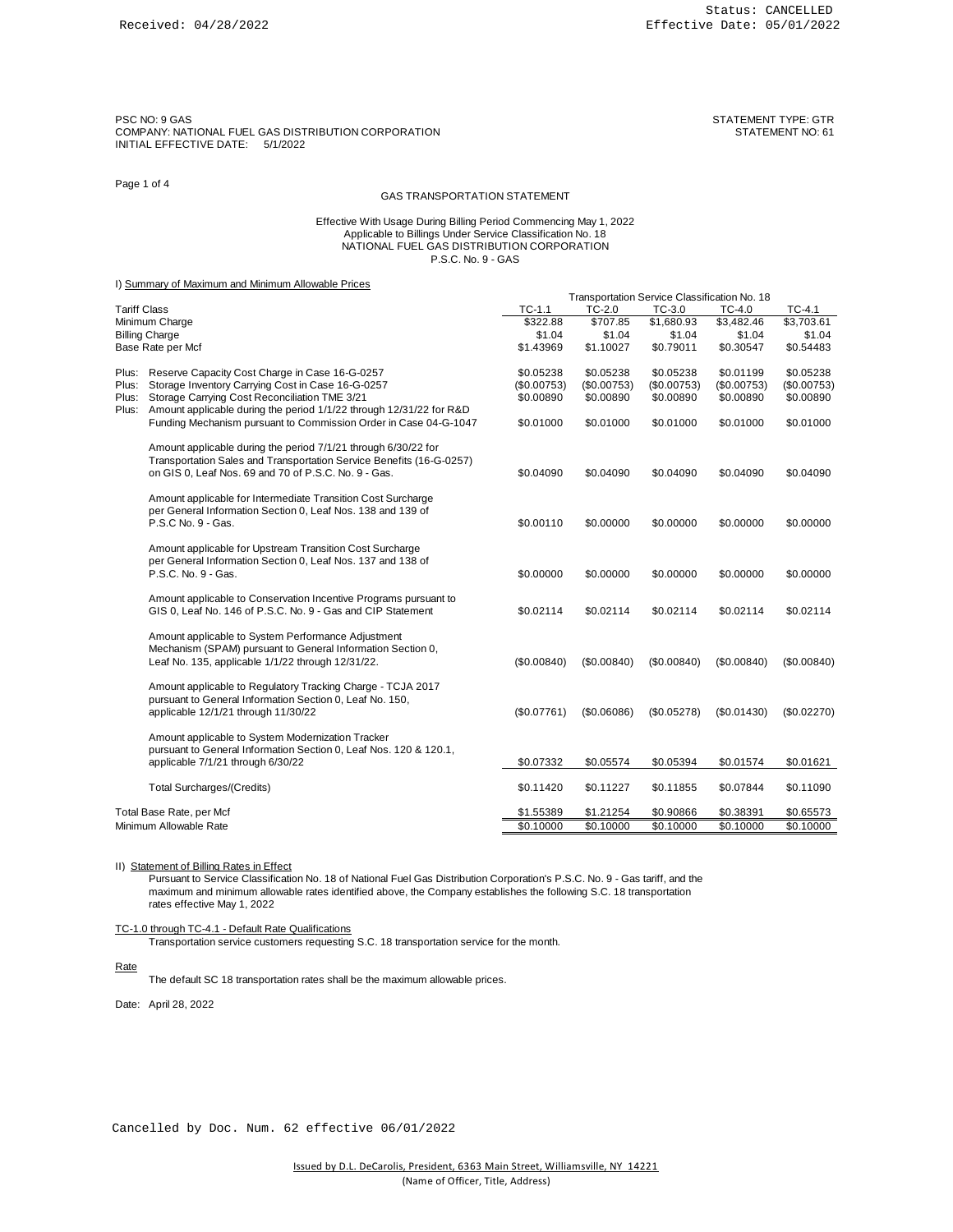Page 2 of 4

# GAS TRANSPORTATION STATEMENT

#### Effective With Usage During Billing Period Commencing May 1, 2022 Applicable to Billings Under Service Classification No. 13 NATIONAL FUEL GAS DISTRIBUTION CORPORATION P.S.C. No. 9 - GAS

|                        | I) Summary of Maximum and Minimum Allowable Prices                                                                                                                          |                     |             |                                              |             |             |
|------------------------|-----------------------------------------------------------------------------------------------------------------------------------------------------------------------------|---------------------|-------------|----------------------------------------------|-------------|-------------|
|                        |                                                                                                                                                                             |                     |             | Transportation Service Classification No. 13 |             |             |
| <b>Tariff Class</b>    |                                                                                                                                                                             | $TC-1.1$            | $TC-2.0$    | TC-3.0                                       | TC-4.0      | $TC-4.1$    |
| Minimum Charge         |                                                                                                                                                                             | \$322.88            | \$707.85    | \$1,680.93                                   | \$3,482.46  | \$3,703.61  |
| <b>Billing Charge</b>  |                                                                                                                                                                             | \$1.04<br>\$1.26530 | \$1.04      | \$1.04                                       | \$1.04      | \$1.04      |
|                        | Base Rate per Mcf                                                                                                                                                           |                     | \$0.92588   | \$0.61572                                    | \$0.27739   | \$0.37044   |
|                        | Plus: Reserve Capacity Cost Charge in Case 16-G-0257<br>Plus: Amount applicable during the period 1/1/22 through 12/31/22 for R&D                                           | \$0.01695           | \$0.01695   | \$0.01695                                    | \$0.00663   | \$0.01695   |
|                        | Funding Mechanism pursuant to Commission Order in Case 04-G-1047.                                                                                                           | \$0.01000           | \$0.01000   | \$0.01000                                    | \$0.01000   | \$0.01000   |
|                        | Amount applicable during the period 7/1/21 through 6/30/22<br>for Transportation Sales and Transportation Service<br>Benefits (16-G-0257) on General Information Section 0, |                     |             |                                              |             |             |
|                        | Leaf Nos. 69 and 70 of P.S.C. No. 9 - Gas.                                                                                                                                  | \$0.04090           | \$0.04090   | \$0.04090                                    | \$0.04090   | \$0.04090   |
|                        | Amount applicable for Intermediate Transition Cost Surcharge<br>per General Information Section 0, Leaf Nos. 138 and 139 of<br>P.S.C No. 9 - Gas.                           | \$0.00110           | \$0.00000   | \$0.00000                                    | \$0.00000   | \$0.00000   |
|                        | Amount applicable for Upstream Transition Cost Surcharge<br>per General Information Section 0, Leaf Nos. 137 and 138 of<br>P.S.C. No. 9 - Gas.                              | \$0.00000           | \$0.00000   | \$0.00000                                    | \$0.00000   | \$0.00000   |
|                        | Amount applicable to Conservation Incentive Programs<br>pursuant to General Information Section 0, Leaf No. 146<br>of P.S.C. No. 9 - Gas and CIP Statement                  | \$0.02114           | \$0.02114   | \$0.02114                                    | \$0.02114   | \$0.02114   |
|                        | Amount applicable to System Performance Adjustment<br>Mechanism (SPAM) pursuant to General Information Section 0,<br>Leaf No. 135, applicable 1/1/22 through 12/31/22.      | (S0.00840)          | (\$0.00840) | (\$0.00840)                                  | (\$0.00840) | (S0.00840)  |
|                        | Amount applicable to Regulatory Tracking Charge - TCJA 2017<br>pursuant to General Information Section 0, Leaf No. 150,<br>applicable 12/1/21 through 11/30/22              | (\$0.07761)         | (\$0.06086) | (\$0.05278)                                  | (\$0.01430) | (\$0.02270) |
|                        | Amount applicable to System Modernization Tracker<br>pursuant to General Information Section 0, Leaf Nos. 120 & 120.1,                                                      |                     |             |                                              |             |             |
|                        | applicable 7/1/21 through 6/30/22                                                                                                                                           | \$0.07332           | \$0.05574   | \$0.05394                                    | \$0.01574   | \$0.01621   |
|                        | <b>Total Surcharges/(Credits)</b>                                                                                                                                           | \$0.07740           | \$0.07547   | \$0.08175                                    | \$0.07171   | \$0.07410   |
|                        | Total Base Rate, per Mcf                                                                                                                                                    | \$1.34270           | \$1.00135   | \$0.69747                                    | \$0.34910   | \$0.44454   |
| Minimum Allowable Rate |                                                                                                                                                                             | \$0.10000           | \$0.10000   | \$0.10000                                    | \$0.10000   | \$0.10000   |

# II) Statement of Billing Rates in Effect

Pursuant to Service Classification No. 13 of National Fuel Gas Distribution Corporation's P.S.C. No. 9 - Gas tariff, and the maximum and minimum allowable rates identified above, the Company establishes the following SC-13 transportation rates effective May 1, 2022

TC-1.0 through TC-4.1 - Default Rate Qualifications

Transportation service customers requesting SC-13 transportation service for the month.

Rate

The default SC-13 transportation rates shall be the maximum allowable prices.

Date: April 28, 2022

Cancelled by Doc. Num. 62 effective 06/01/2022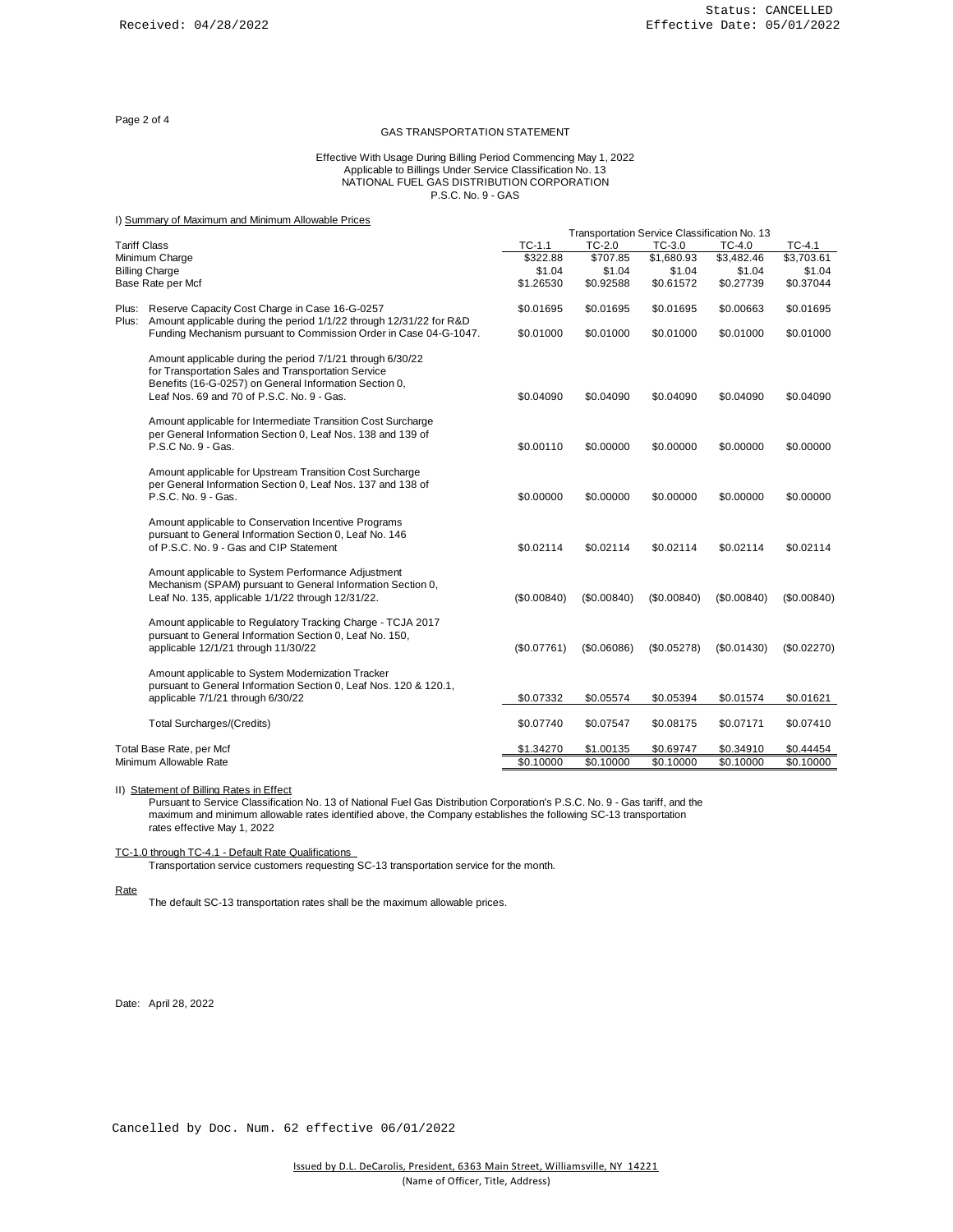Page 3 of 4

# GAS TRANSPORTATION STATEMENT

### Effective With Usage During Billing Period Commencing May 1, 2022 Applicable to Billings Under Tariff Classifcation No. 1 For Customers that Receive Gas Supply Service from a Qualified Supplier Under Service Classification No. 19 NATIONAL FUEL GAS DISTRIBUTION CORPORATION P.S.C. No. 9 - GAS

|  | I) Summary of Maximum and Minimum Allowable Prices<br>Minimum Charge<br><b>Billing Charge</b>                                                                                                                                           | SC-1 Delivery<br>Service<br>\$15.54<br>\$1.04 |
|--|-----------------------------------------------------------------------------------------------------------------------------------------------------------------------------------------------------------------------------------------|-----------------------------------------------|
|  | Base Rate per Mcf<br>Next 4.6 Mcf<br>Over 5.0 Mcf                                                                                                                                                                                       | \$3.73922<br>\$1.02181                        |
|  | Plus: Reserve Capacity Cost Adjustment in Case 16-G-0257                                                                                                                                                                                | \$0.05238                                     |
|  | Amount applicable during the period 1/1/22 through 12/31/22 for R&D Funding Mechanism pursuant to Commission Order<br>in Case 04-G-1047                                                                                                 | \$0.01000                                     |
|  | Amount applicable for Transportation Sales and Transportation Service Benefits on General Information Section 0,<br>Leaf Nos. 69 and 70 of P.S.C. No. 9 - Gas: Reconciliation for TME 3/21 (Case 16-G-0257) applicable 7/1/21 - 6/30/22 | \$0.04090                                     |
|  | Amount applicable for Intermediate Transition Cost Surcharge pursuant to General Information Section 0,<br>Leaf No. 138 and 139 of P.S.C. No. 9 - Gas                                                                                   | \$0.00110                                     |
|  | Amount applicable for Upstream Transition Cost Surcharge pursuant to General Information Section 0,<br>Leaf No. 137 and 138 of P.S.C. No. 9 - Gas                                                                                       | \$0.00000                                     |
|  | Amount applicable to Conservation Incentive Program Cost Recovery Mechanism pursuant to<br>General Information Section 0, Leaf No. 146 of P.S.C. No. 9 - Gas and CIP Statement                                                          | \$0.17103                                     |
|  | Amount applicable to Storage Inventory Carrying Costs pursuant to GIS 0, Leaf No. 145 of P.S.C. No 9 - Gas                                                                                                                              | (\$0.00753)                                   |
|  | Reconciliation for TME 3/21 (Case 16-G-0257) applicable 7/1/21 - 6/30/22                                                                                                                                                                | \$0.00890                                     |
|  | Amount applicable to Lost Revenue associated with the Merchant Function Charge and the Billing Charge                                                                                                                                   | \$0.00000                                     |
|  | Amount applicable to Revenue Decoupling Mechanism pursuant to General Information Section 0, Leaf Nos. 146 and 147<br>Reconciliation for TME 3/21 (Case 16-G-0257) applicable 7/1/21 - 6/30/22                                          | \$0.00700                                     |
|  | Amount applicable to the Transco and TGP Rate Case Refund Reconciliations pursuant to the Commission Order in<br>Cases 13-G-0136 and 04-G-1047, and TGP Revenue Sharing refund.                                                         | \$0.00000                                     |
|  | Amount applicable to SPAM pursuant to General Information Section 0, Leaf No. 135 applicable 1/1/22 through 12/31/22                                                                                                                    | (S0.00840)                                    |
|  | Amount applicable to Low Income Service Tracker pursuant to General Information Section 0, Leaf No. 119<br>applicable July 1, 2021 through June 30, 2022.                                                                               | \$0.03790                                     |
|  | Amount applicable to Regulatory Tracking Charge - TCJA 2017 pursuant to General Information Section 0,<br>Leaf No. 150 applicable 12/1/21 through 11/30/22.                                                                             | (S0.16639)                                    |
|  | Amount applicable to System Modernization Tracker pursuant to General Information Section 0, Leaf Nos. 120 & 120.1<br>applicable 7/1/21 through 6/30/22.                                                                                | \$0.16335                                     |
|  | <b>Total Surcharges and Credits</b><br>Minimum Allowable Rate                                                                                                                                                                           | \$0.31024<br>\$0.10000                        |

II) Statement of Billing Rates in Effect

Pursuant to Service Classification No. 18 of National Fuel Gas Distribution Corporation's P.S.C. No. 9 - Gas tariff, and the maximum and minimum allowable rates identified above, the Company establishes the following SC-18 transportation rates effective May 1, 2022.

TC-1.1 through TC-4.1 - Default Rate Qualifications

Transportation service customers requesting SC-18 transportation service for the month.

**Rate** 

The default SC-18 transportation rates shall be the maximum allowable prices.

Date: April 28, 2022

Cancelled by Doc. Num. 62 effective 06/01/2022